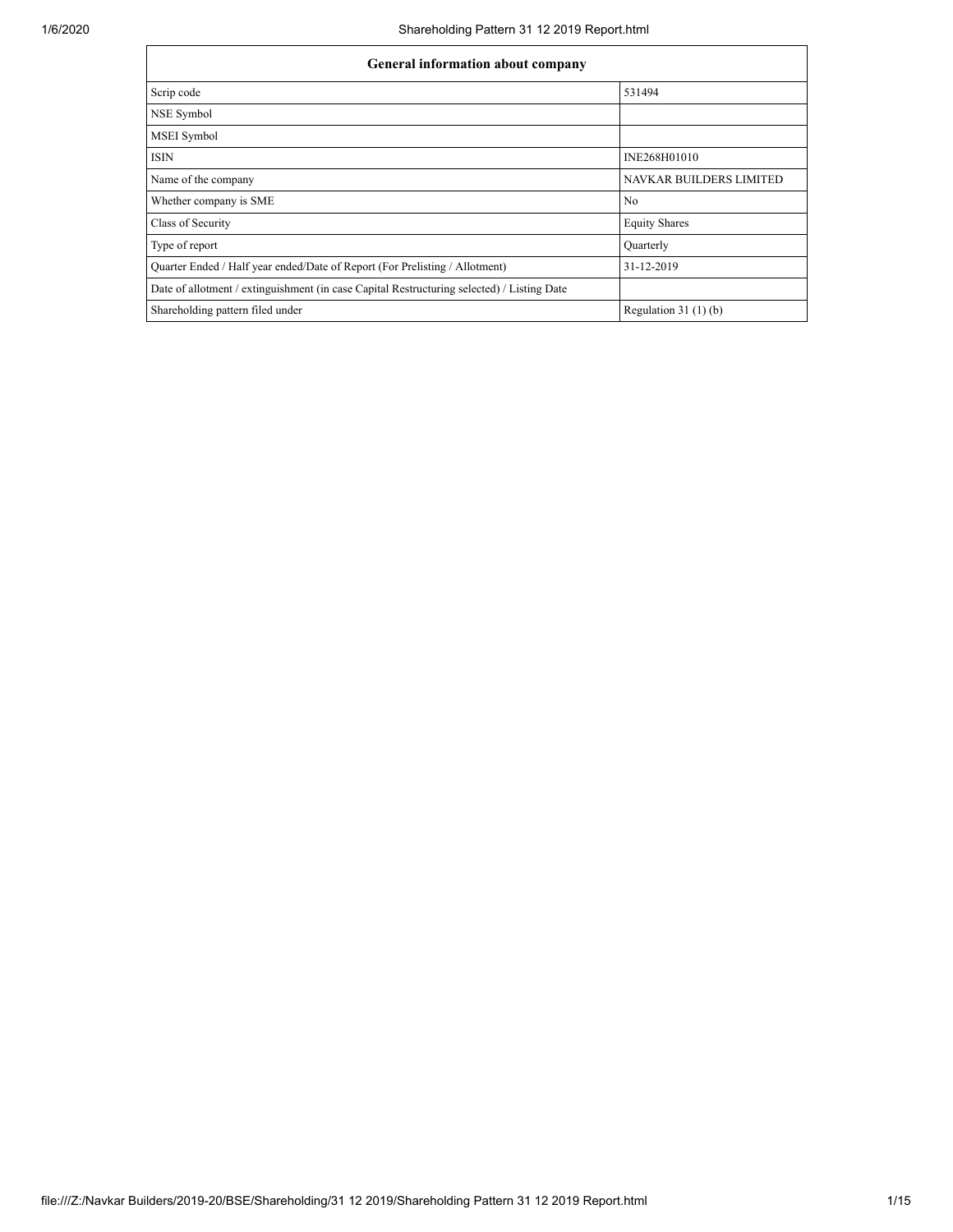|                 | <b>Declaration</b>                                                                        |                |                                |                       |                             |  |  |  |  |
|-----------------|-------------------------------------------------------------------------------------------|----------------|--------------------------------|-----------------------|-----------------------------|--|--|--|--|
| Sr.<br>No.      | Particular                                                                                | Yes/No         | Promoter and<br>Promoter Group | Public<br>shareholder | Non Promoter-<br>Non Public |  |  |  |  |
| 1               | Whether the Listed Entity has issued any partly paid up shares?                           | No.            | N <sub>0</sub>                 | N <sub>0</sub>        | N <sub>0</sub>              |  |  |  |  |
| $\overline{2}$  | Whether the Listed Entity has issued any Convertible Securities<br>$\mathcal{P}$          | N <sub>0</sub> | N <sub>0</sub>                 | N <sub>0</sub>        | N <sub>0</sub>              |  |  |  |  |
| 3               | Whether the Listed Entity has issued any Warrants?                                        | N <sub>0</sub> | N <sub>0</sub>                 | N <sub>0</sub>        | N <sub>0</sub>              |  |  |  |  |
| $\overline{4}$  | Whether the Listed Entity has any shares against which<br>depository receipts are issued? | N <sub>0</sub> | N <sub>0</sub>                 | N <sub>0</sub>        | N <sub>0</sub>              |  |  |  |  |
| 5               | Whether the Listed Entity has any shares in locked-in?                                    | N <sub>0</sub> | N <sub>0</sub>                 | N <sub>0</sub>        | N <sub>0</sub>              |  |  |  |  |
| 6               | Whether any shares held by promoters are pledge or otherwise<br>encumbered?               | No             | N <sub>0</sub>                 |                       |                             |  |  |  |  |
| $7\phantom{.0}$ | Whether company has equity shares with differential voting<br>rights?                     | N <sub>0</sub> | N <sub>0</sub>                 | N <sub>0</sub>        | N <sub>0</sub>              |  |  |  |  |
| 8               | Whether the listed entity has any significant beneficial owner?                           | Yes            |                                |                       |                             |  |  |  |  |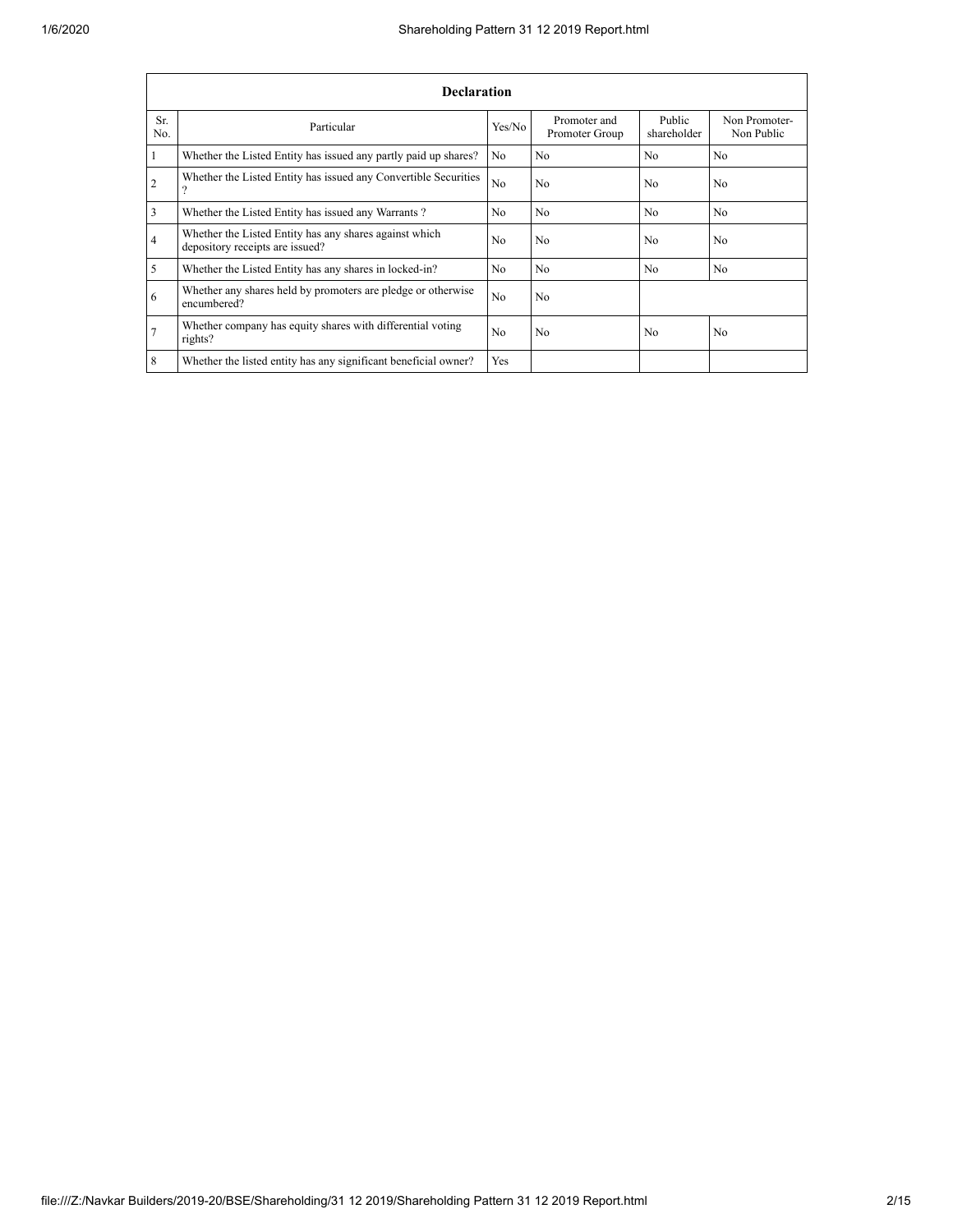|                                           | Table I - Summary Statement holding of specified securities |                   |                       |                             |                          |                              |                                        |                                                                  |               |          |                                   |
|-------------------------------------------|-------------------------------------------------------------|-------------------|-----------------------|-----------------------------|--------------------------|------------------------------|----------------------------------------|------------------------------------------------------------------|---------------|----------|-----------------------------------|
| Category<br>Category<br>of<br>(1)<br>(II) |                                                             | No. of<br>Nos. Of | fully paid            | No. Of<br>Partly<br>paid-up | No. Of<br>shares         | Total nos.<br>shares         | Shareholding as a<br>% of total no. of | Number of Voting Rights held in each<br>class of securities (IX) |               |          |                                   |
|                                           | shareholder                                                 | shareholders      | up equity             | equity                      | underlying<br>Depository | held (VII)                   | shares (calculated<br>as per SCRR,     | No of Voting (XIV) Rights                                        |               |          | Total as a<br>$%$ of<br>$(A+B+C)$ |
|                                           |                                                             | (III)             | shares<br>held $(IV)$ | shares<br>held<br>(V)       | Receipts<br>(VI)         | $= (IV) +$<br>$(V)$ + $(VI)$ | 1957) (VIII) As a<br>% of $(A+B+C2)$   | Class eg:<br>$\mathbf{x}$                                        | Class<br>eg:y | Total    |                                   |
| (A)                                       | Promoter<br>$\&$<br>Promoter<br>Group                       | $\overline{2}$    | 6970700               |                             |                          | 6970700                      | 35.06                                  | 6970700                                                          |               | 6970700  | 35.06                             |
| (B)                                       | Public                                                      | 1738              | 12913100              |                             |                          | 12913100                     | 64.94                                  | 12913100                                                         |               | 12913100 | 64.94                             |
| (C)                                       | Non<br>Promoter-<br>Non Public                              |                   |                       |                             |                          |                              |                                        |                                                                  |               |          |                                   |
| (C1)                                      | <b>Shares</b><br>underlying<br><b>DRs</b>                   |                   |                       |                             |                          |                              |                                        |                                                                  |               |          |                                   |
| (C2)                                      | Shares held<br>by<br>Employee<br>Trusts                     |                   |                       |                             |                          |                              |                                        |                                                                  |               |          |                                   |
|                                           | Total                                                       | 1740              | 19883800              |                             |                          | 19883800                     | 100                                    | 19883800                                                         |               | 19883800 | 100                               |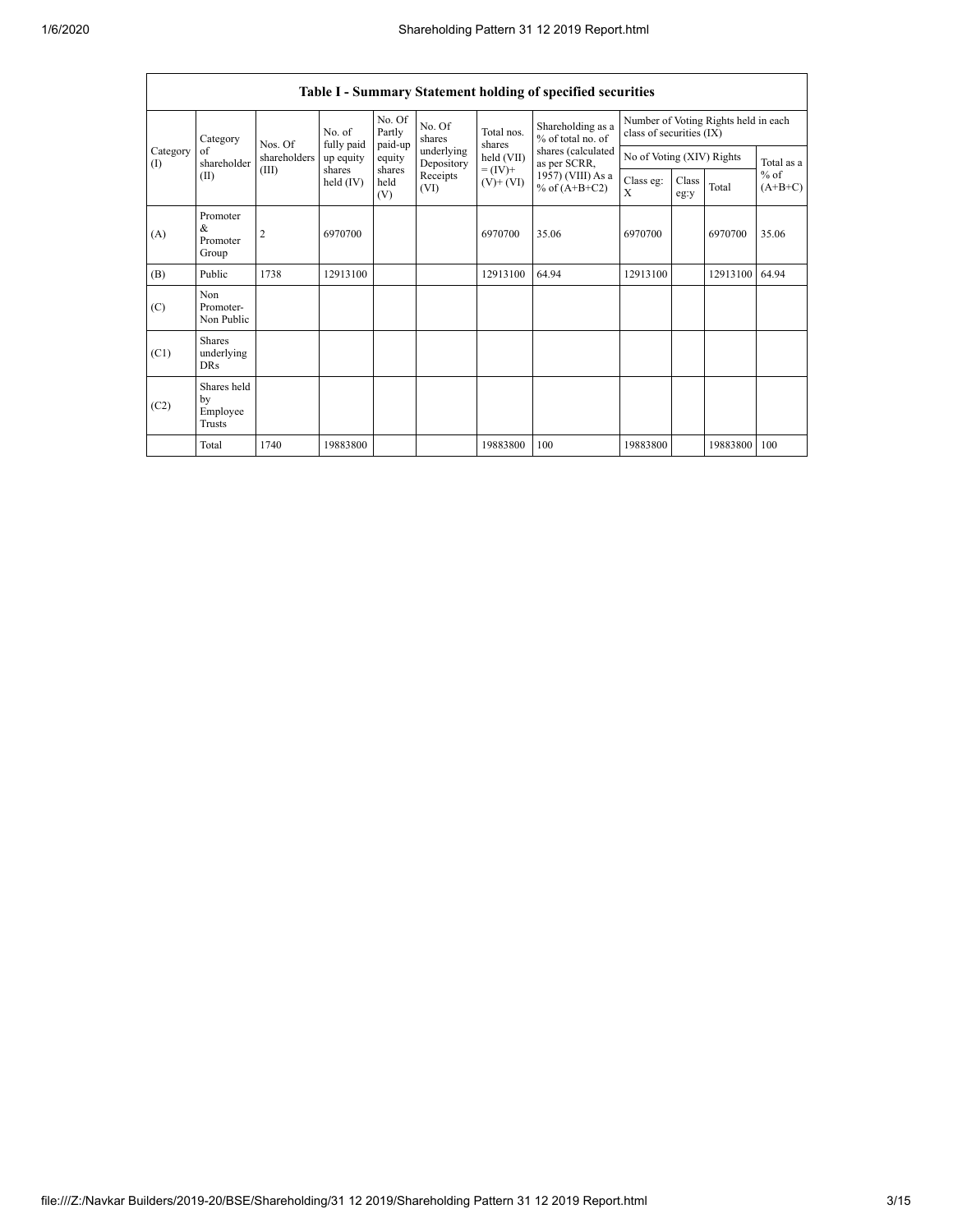|                 | Table I - Summary Statement holding of specified securities |                                                                                          |                                           |                                                                                                               |                                                                                            |            |                                                         |            |                                                                               |                                       |
|-----------------|-------------------------------------------------------------|------------------------------------------------------------------------------------------|-------------------------------------------|---------------------------------------------------------------------------------------------------------------|--------------------------------------------------------------------------------------------|------------|---------------------------------------------------------|------------|-------------------------------------------------------------------------------|---------------------------------------|
| Category<br>(1) | Category<br>of<br>shareholder<br>(II)                       | No. Of<br><b>Shares</b><br>Underlying<br>Outstanding<br>convertible<br>securities<br>(X) | No. of<br><b>Shares</b><br>Underlying     | No. Of Shares<br>Underlying<br>Outstanding<br>convertible<br>securities and<br>No. Of<br>Warrants (Xi)<br>(a) | Shareholding, as a %<br>assuming full<br>conversion of<br>convertible securities (         |            | Number of<br>Locked in<br>shares $(XII)$                |            | Number of<br><b>Shares</b><br>pledged or<br>otherwise<br>encumbered<br>(XIII) | Number of<br>equity shares<br>held in |
|                 |                                                             |                                                                                          | Outstanding<br><b>Warrants</b><br>$(X_i)$ |                                                                                                               | as a percentage of<br>diluted share capital)<br>$(XI) = (VII)+(X) As a %$<br>of $(A+B+C2)$ | No.<br>(a) | As a<br>$%$ of<br>total<br><b>Shares</b><br>held<br>(b) | No.<br>(a) | As a<br>$%$ of<br>total<br><b>Shares</b><br>held<br>(b)                       | dematerialized<br>form $(XIV)$        |
| (A)             | Promoter<br>&<br>Promoter<br>Group                          |                                                                                          |                                           |                                                                                                               | 35.06                                                                                      |            |                                                         |            |                                                                               | 6970700                               |
| (B)             | Public                                                      |                                                                                          |                                           |                                                                                                               | 64.94                                                                                      |            |                                                         |            |                                                                               | 12498700                              |
| (C)             | Non<br>Promoter-<br>Non Public                              |                                                                                          |                                           |                                                                                                               |                                                                                            |            |                                                         |            |                                                                               |                                       |
| (C1)            | <b>Shares</b><br>underlying<br><b>DRs</b>                   |                                                                                          |                                           |                                                                                                               |                                                                                            |            |                                                         |            |                                                                               |                                       |
| (C2)            | Shares held<br>by<br>Employee<br><b>Trusts</b>              |                                                                                          |                                           |                                                                                                               |                                                                                            |            |                                                         |            |                                                                               |                                       |
|                 | Total                                                       |                                                                                          |                                           |                                                                                                               | 100                                                                                        |            |                                                         |            |                                                                               | 19469400                              |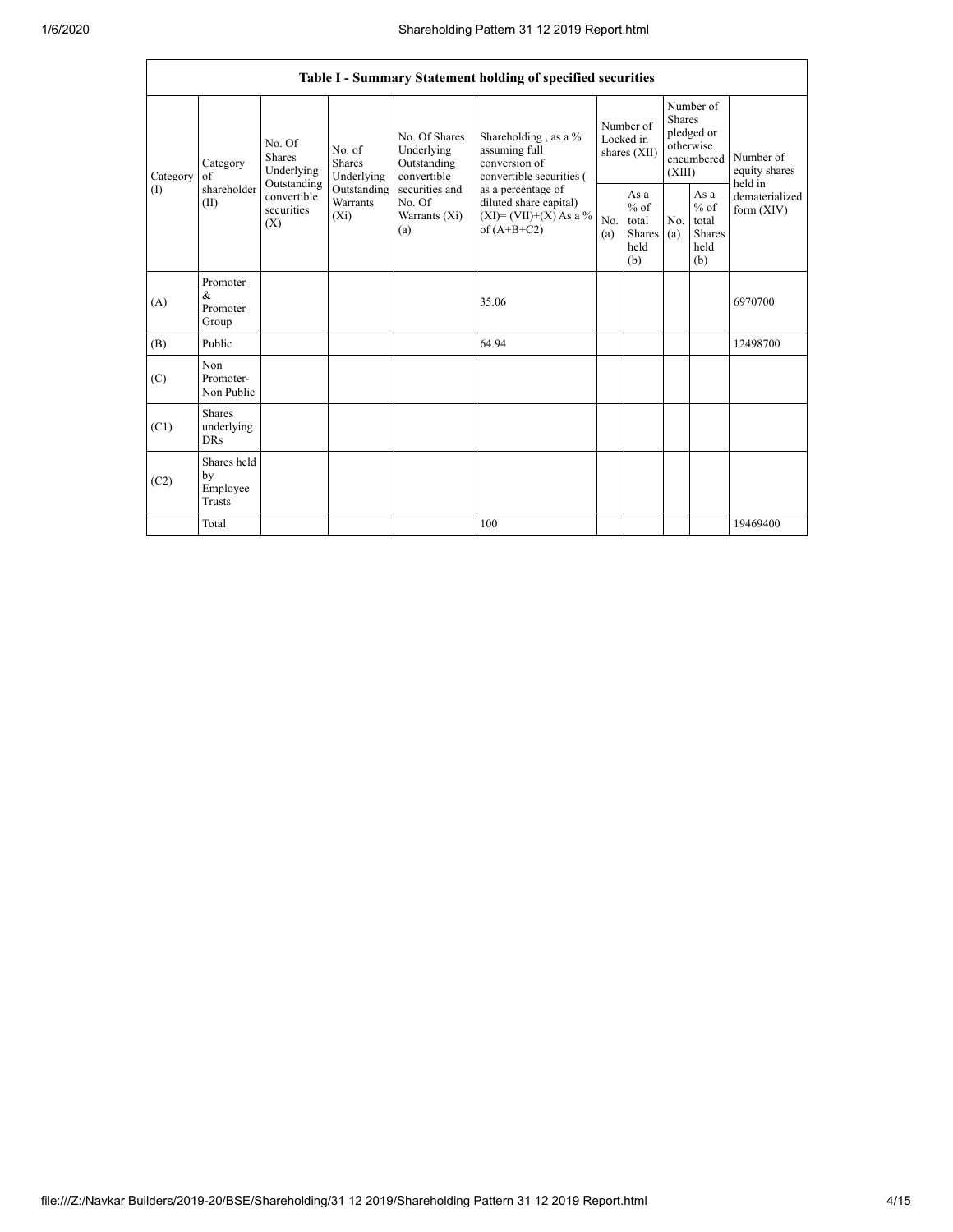| Table II - Statement showing shareholding pattern of the Promoter and Promoter Group           |                                                                                                                     |                         |                         |                                 |                                    |                             |                                                                       |                           |               |                                      |                                 |
|------------------------------------------------------------------------------------------------|---------------------------------------------------------------------------------------------------------------------|-------------------------|-------------------------|---------------------------------|------------------------------------|-----------------------------|-----------------------------------------------------------------------|---------------------------|---------------|--------------------------------------|---------------------------------|
|                                                                                                |                                                                                                                     |                         | No. of                  | No.<br><b>Of</b>                | No. Of                             | Total nos.                  | Shareholding<br>as a % of<br>total no. of<br>shares<br>(calculated as | class of securities (IX)  |               | Number of Voting Rights held in each |                                 |
| Sr.                                                                                            | Category &<br>Name of the                                                                                           | Nos. Of<br>shareholders | fully paid<br>up equity | Partly<br>paid-<br>up           | shares<br>underlying<br>Depository | shares<br>held<br>$(VII) =$ |                                                                       | No of Voting (XIV) Rights |               |                                      | Total<br>as a %                 |
|                                                                                                | Shareholders (I)                                                                                                    | (III)                   | shares<br>held $(IV)$   | equity<br>shares<br>held<br>(V) | Receipts<br>(VI)                   | $(IV)$ +<br>$(V)$ + $(VI)$  | per SCRR,<br>1957) (VIII)<br>As a % of<br>$(A+B+C2)$                  | Class eg:<br>X            | Class<br>eg:y | Total                                | of<br>Total<br>Voting<br>rights |
| A                                                                                              | Table II - Statement showing shareholding pattern of the Promoter and Promoter Group                                |                         |                         |                                 |                                    |                             |                                                                       |                           |               |                                      |                                 |
| (1)                                                                                            | Indian                                                                                                              |                         |                         |                                 |                                    |                             |                                                                       |                           |               |                                      |                                 |
| (a)                                                                                            | Individuals/Hindu<br>undivided Family                                                                               | $\mathbf{1}$            | 1161250                 |                                 |                                    | 1161250                     | 5.84                                                                  | 1161250                   |               | 1161250                              | 5.84                            |
| (d)                                                                                            | Any Other<br>(specify)                                                                                              | $\mathbf{1}$            | 5809450                 |                                 |                                    | 5809450                     | 29.22                                                                 | 5809450                   |               | 5809450                              | 29.22                           |
| Sub-Total<br>(A)(1)                                                                            |                                                                                                                     | $\overline{c}$          | 6970700                 |                                 |                                    | 6970700                     | 35.06                                                                 | 6970700                   |               | 6970700                              | 35.06                           |
| (2)                                                                                            | Foreign                                                                                                             |                         |                         |                                 |                                    |                             |                                                                       |                           |               |                                      |                                 |
| Total<br>Shareholding<br>of Promoter<br>and<br>Promoter<br>Group $(A)=$<br>$(A)(1)+(A)$<br>(2) |                                                                                                                     | $\overline{2}$          | 6970700                 |                                 |                                    | 6970700                     | 35.06                                                                 | 6970700                   |               | 6970700                              | 35.06                           |
| B                                                                                              | Table III - Statement showing shareholding pattern of the Public shareholder                                        |                         |                         |                                 |                                    |                             |                                                                       |                           |               |                                      |                                 |
| (1)                                                                                            | Institutions                                                                                                        |                         |                         |                                 |                                    |                             |                                                                       |                           |               |                                      |                                 |
| (a)                                                                                            | Mutual Funds                                                                                                        | $\mathbf{1}$            | 896                     |                                 |                                    | 896                         | $\boldsymbol{0}$                                                      | 896                       |               | 896                                  | $\boldsymbol{0}$                |
| Sub-Total<br>(B)(1)                                                                            |                                                                                                                     | $\mathbf{1}$            | 896                     |                                 |                                    | 896                         | $\boldsymbol{0}$                                                      | 896                       |               | 896                                  | $\boldsymbol{0}$                |
| (3)                                                                                            | Non-institutions                                                                                                    |                         |                         |                                 |                                    |                             |                                                                       |                           |               |                                      |                                 |
| (a(i))                                                                                         | Individuals -<br>i.Individual<br>shareholders<br>holding nominal<br>share capital up<br>to Rs. 2 lakhs.             | 1623                    | 1361593                 |                                 |                                    | 1361593                     | 6.85                                                                  | 1361593                   |               | 1361593                              | 6.85                            |
| (a(ii))                                                                                        | Individuals - ii.<br>Individual<br>shareholders<br>holding nominal<br>share capital in<br>excess of Rs. 2<br>lakhs. | 47                      | 6123089                 |                                 |                                    | 6123089                     | 30.79                                                                 | 6123089                   |               | 6123089                              | 30.79                           |
| (e)                                                                                            | Any Other<br>(specify)                                                                                              | 67                      | 5427522                 |                                 |                                    | 5427522                     | 27.3                                                                  | 5427522                   |               | 5427522                              | 27.3                            |
| Sub-Total<br>(B)(3)                                                                            |                                                                                                                     | 1737                    | 12912204                |                                 |                                    | 12912204                    | 64.94                                                                 | 12912204                  |               | 12912204                             | 64.94                           |
| <b>Total Public</b><br>Shareholding<br>$(B)= (B)(1) +$<br>$(B)(2)+(B)$<br>(3)                  |                                                                                                                     | 1738                    | 12913100                |                                 |                                    | 12913100 64.94              |                                                                       | 12913100                  |               | 12913100                             | 64.94                           |
| $\mathbf C$                                                                                    | Table IV - Statement showing shareholding pattern of the Non Promoter- Non Public shareholder                       |                         |                         |                                 |                                    |                             |                                                                       |                           |               |                                      |                                 |
| Total (<br>$A+B+C2$ )                                                                          |                                                                                                                     | 1740                    | 19883800                |                                 |                                    | 19883800                    | 100                                                                   | 19883800                  |               | 19883800                             | 100                             |
| Total<br>$(A+B+C)$                                                                             |                                                                                                                     | 1740                    | 19883800                |                                 |                                    | 19883800                    | 100                                                                   | 19883800                  |               | 19883800                             | 100                             |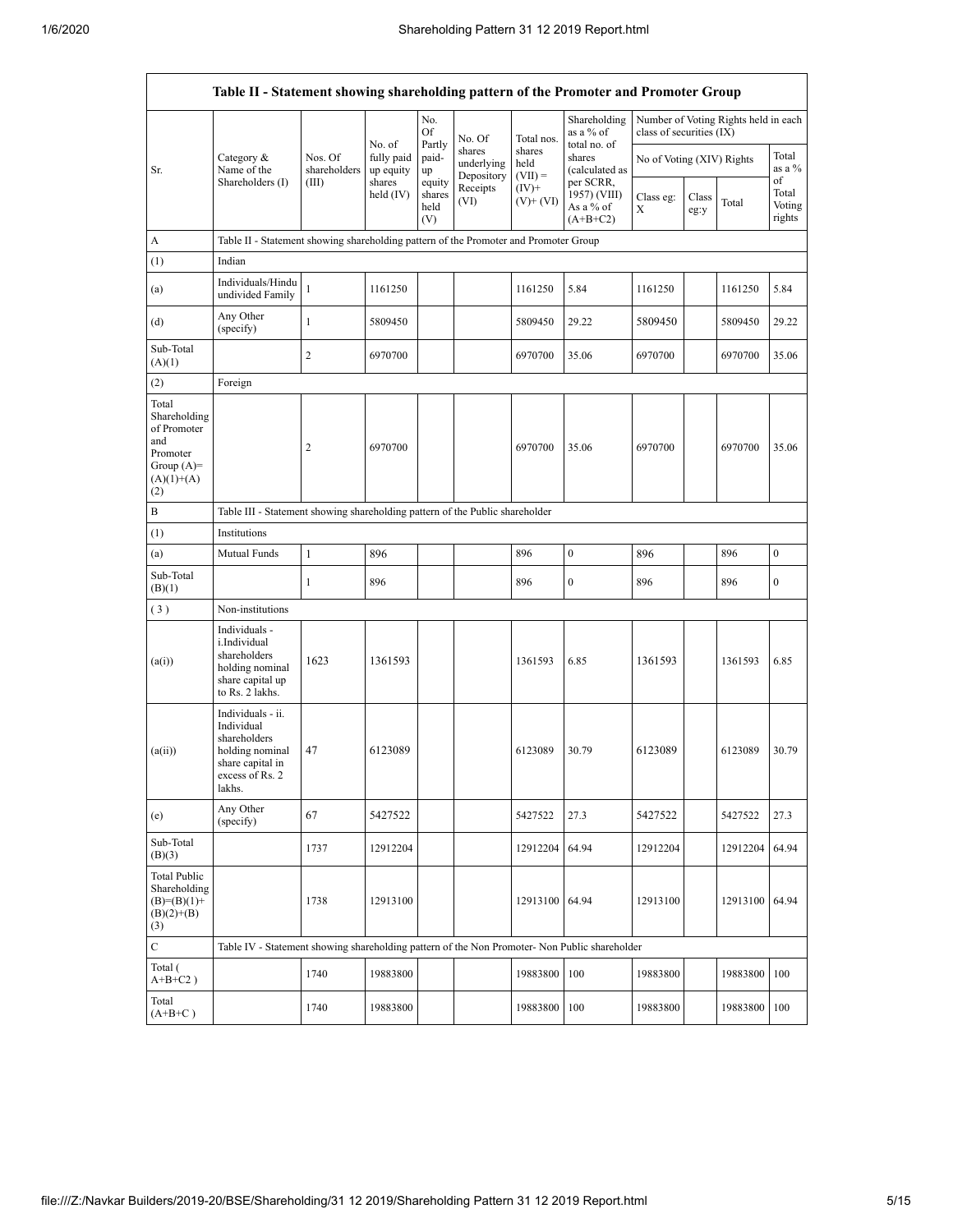| Table II - Statement showing shareholding pattern of the Promoter and Promoter Group    |                                                                                                                                                                         |                                                           |                                                                                     |                                                                                               |                                        |                                                  |                                                                               |                                                         |                                |
|-----------------------------------------------------------------------------------------|-------------------------------------------------------------------------------------------------------------------------------------------------------------------------|-----------------------------------------------------------|-------------------------------------------------------------------------------------|-----------------------------------------------------------------------------------------------|----------------------------------------|--------------------------------------------------|-------------------------------------------------------------------------------|---------------------------------------------------------|--------------------------------|
| Sr.                                                                                     | No. Of<br>No. of<br><b>Shares</b><br><b>Shares</b><br>Underlying<br>Underlying<br>Outstanding<br>Outstanding<br>convertible<br>Warrants<br>securities<br>$(X_i)$<br>(X) | No. Of Shares<br>Underlying<br>Outstanding<br>convertible | Shareholding, as a %<br>assuming full conversion of<br>convertible securities (as a |                                                                                               | Number of<br>Locked in<br>shares (XII) |                                                  | Number of<br><b>Shares</b><br>pledged or<br>otherwise<br>encumbered<br>(XIII) | Number of<br>equity shares<br>held in                   |                                |
|                                                                                         |                                                                                                                                                                         |                                                           | securities and<br>No. Of Warrants<br>(Xi)(a)                                        | percentage of diluted share<br>capital) (XI)= $(VII)+(X)$ As<br>a % of $(A+B+C2)$             | No.<br>(a)                             | As a<br>$%$ of<br>total<br>Shares<br>held<br>(b) | No.<br>(a)                                                                    | As a<br>$%$ of<br>total<br><b>Shares</b><br>held<br>(b) | dematerialized<br>form $(XIV)$ |
| A                                                                                       |                                                                                                                                                                         |                                                           |                                                                                     | Table II - Statement showing shareholding pattern of the Promoter and Promoter Group          |                                        |                                                  |                                                                               |                                                         |                                |
| (1)                                                                                     | Indian                                                                                                                                                                  |                                                           |                                                                                     |                                                                                               |                                        |                                                  |                                                                               |                                                         |                                |
| (a)                                                                                     |                                                                                                                                                                         |                                                           |                                                                                     | 5.84                                                                                          |                                        |                                                  |                                                                               |                                                         | 1161250                        |
| (d)                                                                                     |                                                                                                                                                                         |                                                           |                                                                                     | 29.22                                                                                         |                                        |                                                  |                                                                               |                                                         | 5809450                        |
| Sub-Total (A)<br>(1)                                                                    |                                                                                                                                                                         |                                                           |                                                                                     | 35.06                                                                                         |                                        |                                                  |                                                                               |                                                         | 6970700                        |
| (2)                                                                                     | Foreign                                                                                                                                                                 |                                                           |                                                                                     |                                                                                               |                                        |                                                  |                                                                               |                                                         |                                |
| Total<br>Shareholding<br>of Promoter<br>and Promoter<br>Group $(A)=$<br>$(A)(1)+(A)(2)$ |                                                                                                                                                                         |                                                           |                                                                                     | 35.06                                                                                         |                                        |                                                  |                                                                               |                                                         | 6970700                        |
| B                                                                                       |                                                                                                                                                                         |                                                           |                                                                                     | Table III - Statement showing shareholding pattern of the Public shareholder                  |                                        |                                                  |                                                                               |                                                         |                                |
| (1)                                                                                     | Institutions                                                                                                                                                            |                                                           |                                                                                     |                                                                                               |                                        |                                                  |                                                                               |                                                         |                                |
| (a)                                                                                     |                                                                                                                                                                         |                                                           |                                                                                     | $\mathbf{0}$                                                                                  |                                        |                                                  |                                                                               |                                                         | 896                            |
| Sub-Total (B)<br>(1)                                                                    |                                                                                                                                                                         |                                                           |                                                                                     | $\boldsymbol{0}$                                                                              |                                        |                                                  |                                                                               |                                                         | 896                            |
| (3)                                                                                     | Non-institutions                                                                                                                                                        |                                                           |                                                                                     |                                                                                               |                                        |                                                  |                                                                               |                                                         |                                |
| (a(i))                                                                                  |                                                                                                                                                                         |                                                           |                                                                                     | 6.85                                                                                          |                                        |                                                  |                                                                               |                                                         | 1121593                        |
| (a(ii))                                                                                 |                                                                                                                                                                         |                                                           |                                                                                     | 30.79                                                                                         |                                        |                                                  |                                                                               |                                                         | 5949689                        |
| (e)                                                                                     |                                                                                                                                                                         |                                                           |                                                                                     | 27.3                                                                                          |                                        |                                                  |                                                                               |                                                         | 5426522                        |
| Sub-Total (B)<br>(3)                                                                    |                                                                                                                                                                         |                                                           |                                                                                     | 64.94                                                                                         |                                        |                                                  |                                                                               |                                                         | 12497804                       |
| <b>Total Public</b><br>Shareholding<br>$(B)= (B)(1) +$<br>$(B)(2)+(B)(3)$               |                                                                                                                                                                         |                                                           |                                                                                     | 64.94                                                                                         |                                        |                                                  |                                                                               |                                                         | 12498700                       |
| $\mathbf C$                                                                             |                                                                                                                                                                         |                                                           |                                                                                     | Table IV - Statement showing shareholding pattern of the Non Promoter- Non Public shareholder |                                        |                                                  |                                                                               |                                                         |                                |
| Total (<br>$A+B+C2$ )                                                                   |                                                                                                                                                                         |                                                           |                                                                                     | 100                                                                                           |                                        |                                                  |                                                                               |                                                         | 19469400                       |
| Total $(A+B+C)$<br>$\lambda$                                                            |                                                                                                                                                                         |                                                           |                                                                                     | 100                                                                                           |                                        |                                                  |                                                                               |                                                         | 19469400                       |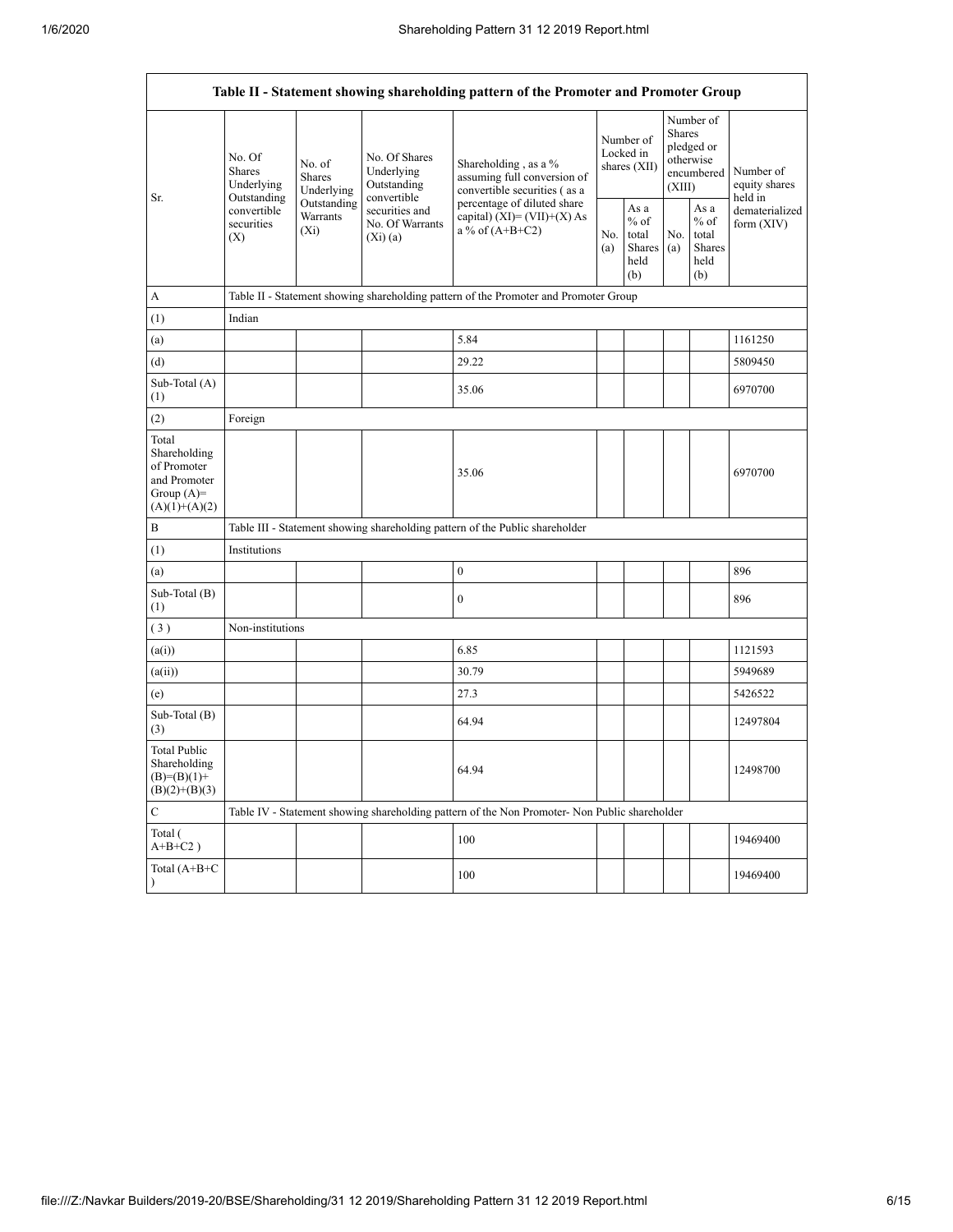| Individuals/Hindu undivided Family                                                                                                                                                          |                                                               |                       |  |  |  |  |  |  |
|---------------------------------------------------------------------------------------------------------------------------------------------------------------------------------------------|---------------------------------------------------------------|-----------------------|--|--|--|--|--|--|
| Searial No.                                                                                                                                                                                 | $\mathbf{1}$                                                  |                       |  |  |  |  |  |  |
| Name of the<br>Shareholders (I)                                                                                                                                                             | DAKSHESH RAMESHCHANDRA SHAH                                   | Click here to go back |  |  |  |  |  |  |
| PAN (II)                                                                                                                                                                                    | ACEPS7056G                                                    | Total                 |  |  |  |  |  |  |
| No. of fully paid<br>up equity shares<br>held (IV)                                                                                                                                          | 1161250                                                       | 1161250               |  |  |  |  |  |  |
| No. Of Partly paid-<br>up equity shares<br>held(V)                                                                                                                                          |                                                               |                       |  |  |  |  |  |  |
| No. Of shares<br>underlying<br>Depository<br>Receipts (VI)                                                                                                                                  |                                                               |                       |  |  |  |  |  |  |
| Total nos. shares<br>held $(VII) = (IV) +$<br>$(V)$ + $(VI)$                                                                                                                                | 1161250                                                       | 1161250               |  |  |  |  |  |  |
| Shareholding as a<br>% of total no. of<br>shares (calculated<br>as per SCRR,<br>1957) (VIII) As a<br>% of $(A+B+C2)$                                                                        | 5.84                                                          | 5.84                  |  |  |  |  |  |  |
|                                                                                                                                                                                             | Number of Voting Rights held in each class of securities (IX) |                       |  |  |  |  |  |  |
| Class eg:X                                                                                                                                                                                  | 1161250                                                       | 1161250               |  |  |  |  |  |  |
| Class eg:y                                                                                                                                                                                  |                                                               |                       |  |  |  |  |  |  |
| Total                                                                                                                                                                                       | 1161250                                                       | 1161250               |  |  |  |  |  |  |
| Total as a % of<br>Total Voting rights                                                                                                                                                      | 5.84                                                          | 5.84                  |  |  |  |  |  |  |
| No. Of Shares<br>Underlying<br>Outstanding<br>convertible<br>securities $(X)$                                                                                                               |                                                               |                       |  |  |  |  |  |  |
| No. of Shares<br>Underlying<br>Outstanding<br>Warrants (Xi)                                                                                                                                 |                                                               |                       |  |  |  |  |  |  |
| No. Of Shares<br>Underlying<br>Outstanding<br>convertible<br>securities and No.<br>Of Warrants (Xi)<br>(a)                                                                                  |                                                               |                       |  |  |  |  |  |  |
| Shareholding, as a<br>% assuming full<br>conversion of<br>convertible<br>securities (as a<br>percentage of<br>diluted share<br>capital) $(XI)$ =<br>$(VII)+(Xi)(a)$ As a<br>% of $(A+B+C2)$ | 5.84                                                          | 5.84                  |  |  |  |  |  |  |
| Number of Locked in shares (XII)                                                                                                                                                            |                                                               |                       |  |  |  |  |  |  |
| No. (a)                                                                                                                                                                                     |                                                               |                       |  |  |  |  |  |  |
| As a % of total<br>Shares held (b)                                                                                                                                                          |                                                               |                       |  |  |  |  |  |  |
|                                                                                                                                                                                             | Number of Shares pledged or otherwise encumbered (XIII)       |                       |  |  |  |  |  |  |
| No. $(a)$                                                                                                                                                                                   |                                                               |                       |  |  |  |  |  |  |
| As a % of total<br>Shares held (b)                                                                                                                                                          |                                                               |                       |  |  |  |  |  |  |
| Number of equity<br>shares held in<br>dematerialized<br>form (XIV)                                                                                                                          | 1161250                                                       | 1161250               |  |  |  |  |  |  |
| Reason for not providing PAN                                                                                                                                                                |                                                               |                       |  |  |  |  |  |  |
|                                                                                                                                                                                             |                                                               |                       |  |  |  |  |  |  |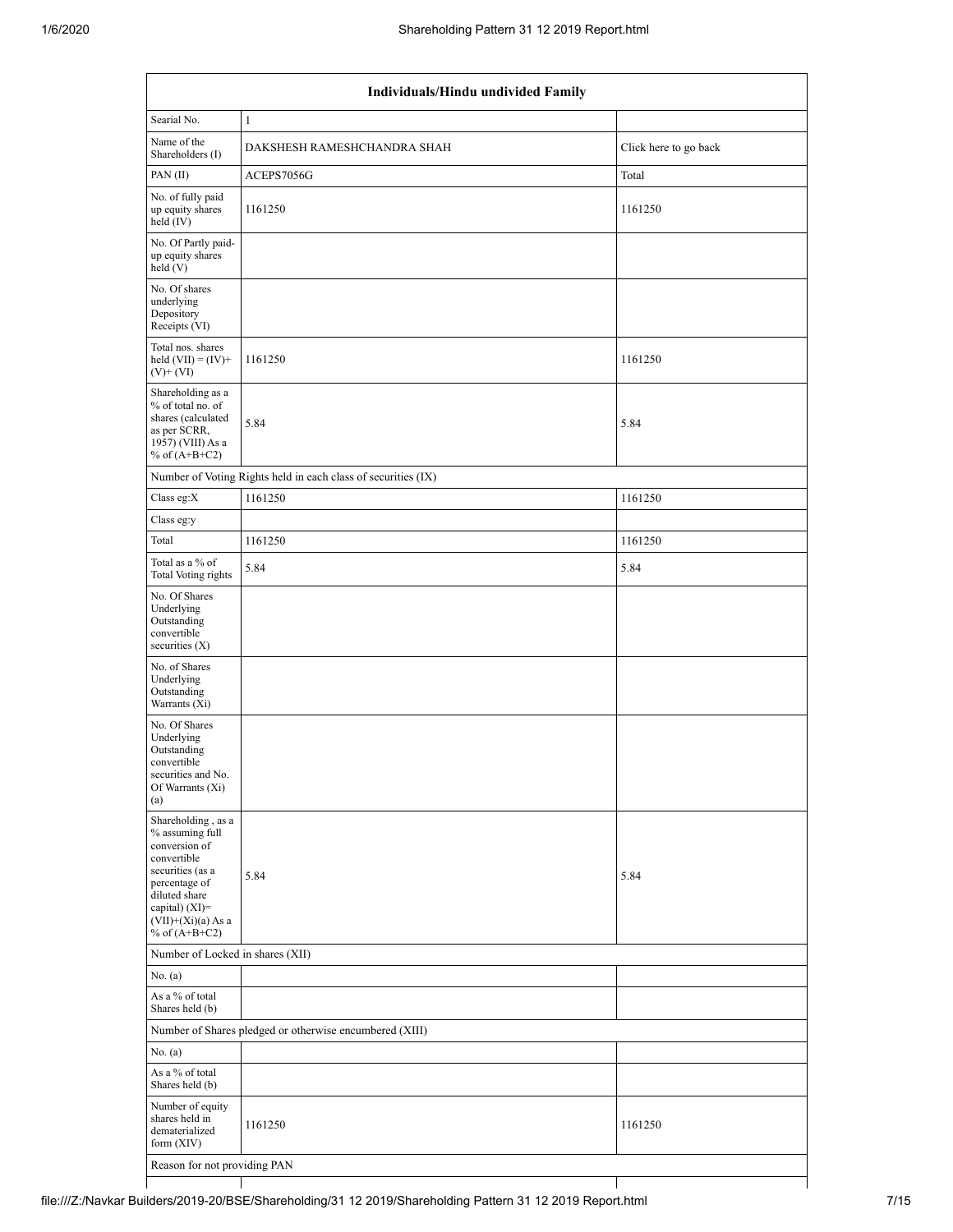| Reason for not<br>providing PAN |  |
|---------------------------------|--|
| Shareholder type                |  |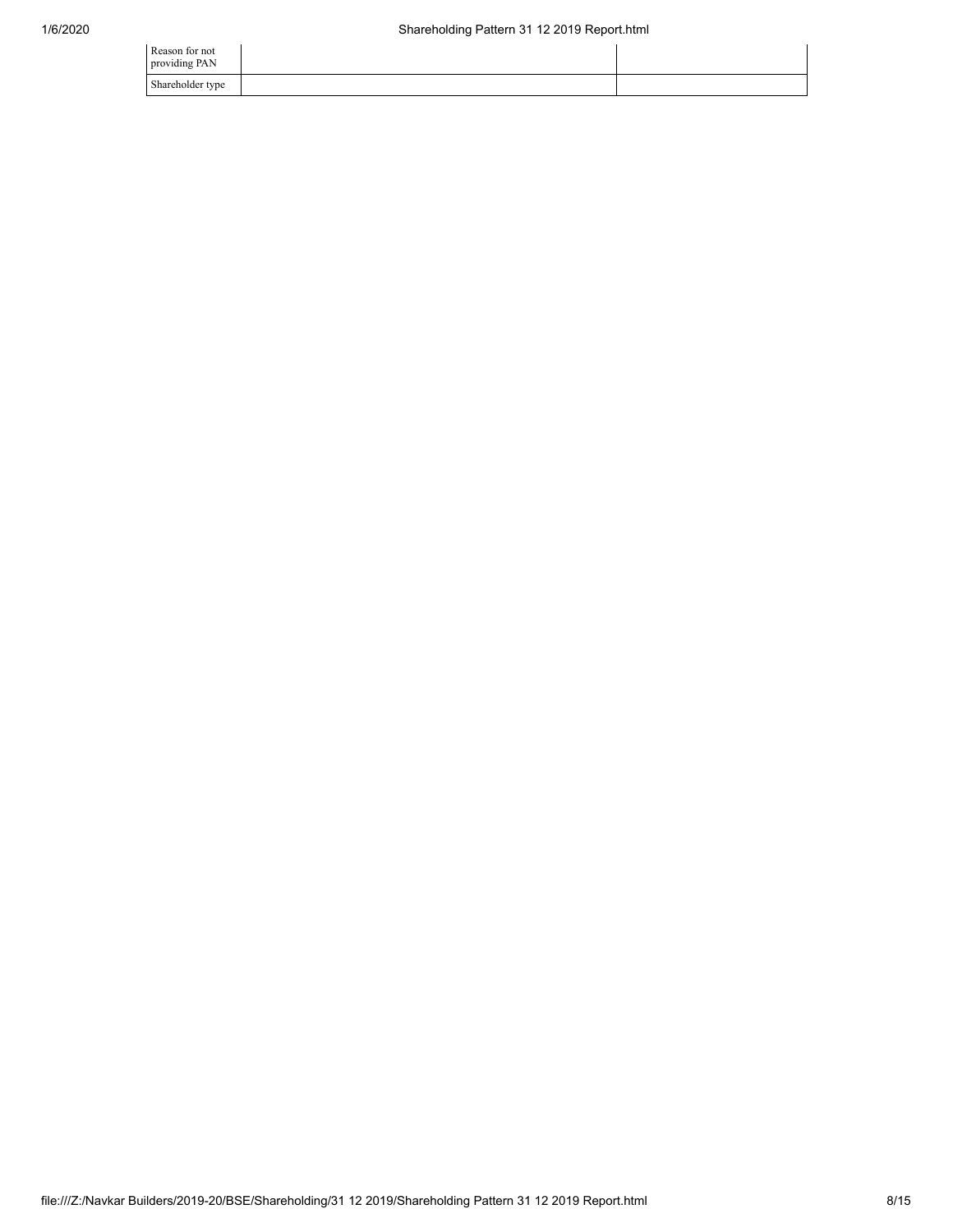| Any Other (specify)                                                                                                                                                                  |                                                               |                       |  |  |  |  |  |  |
|--------------------------------------------------------------------------------------------------------------------------------------------------------------------------------------|---------------------------------------------------------------|-----------------------|--|--|--|--|--|--|
| Searial No.                                                                                                                                                                          | $\mathbf{1}$                                                  |                       |  |  |  |  |  |  |
| Category                                                                                                                                                                             | <b>Bodies Corporate</b>                                       | Click here to go back |  |  |  |  |  |  |
| Name of the<br>Shareholders (I)                                                                                                                                                      | NAVKAR FISCAL SERVICES PVT LTD.                               |                       |  |  |  |  |  |  |
| PAN (II)                                                                                                                                                                             | AAACN7212Q                                                    | Total                 |  |  |  |  |  |  |
| No. of the<br>Shareholders (I)                                                                                                                                                       | $\mathbf{1}$                                                  | $\mathbf{1}$          |  |  |  |  |  |  |
| No. of fully paid<br>up equity shares<br>held (IV)                                                                                                                                   | 5809450                                                       | 5809450               |  |  |  |  |  |  |
| No. Of Partly paid-<br>up equity shares<br>held(V)                                                                                                                                   |                                                               |                       |  |  |  |  |  |  |
| No. Of shares<br>underlying<br>Depository<br>Receipts (VI)                                                                                                                           |                                                               |                       |  |  |  |  |  |  |
| Total nos. shares<br>held $(VII) = (IV) +$<br>$(V)$ + $(VI)$                                                                                                                         | 5809450                                                       | 5809450               |  |  |  |  |  |  |
| Shareholding as a<br>% of total no. of<br>shares (calculated<br>as per SCRR,<br>1957) (VIII) As a<br>% of $(A+B+C2)$                                                                 | 29.22                                                         | 29.22                 |  |  |  |  |  |  |
|                                                                                                                                                                                      | Number of Voting Rights held in each class of securities (IX) |                       |  |  |  |  |  |  |
| Class eg: X                                                                                                                                                                          | 5809450                                                       | 5809450               |  |  |  |  |  |  |
| Class eg:y                                                                                                                                                                           |                                                               |                       |  |  |  |  |  |  |
| Total                                                                                                                                                                                | 5809450                                                       | 5809450               |  |  |  |  |  |  |
| Total as a % of<br>Total Voting rights                                                                                                                                               | 29.22                                                         | 29.22                 |  |  |  |  |  |  |
| No. Of Shares<br>Underlying<br>Outstanding<br>convertible<br>securities (X)                                                                                                          |                                                               |                       |  |  |  |  |  |  |
| No. of Shares<br>Underlying<br>Outstanding<br>Warrants (Xi)                                                                                                                          |                                                               |                       |  |  |  |  |  |  |
| No. Of Shares<br>Underlying<br>Outstanding<br>convertible<br>securities and No.<br>Of Warrants (Xi)<br>(a)                                                                           |                                                               |                       |  |  |  |  |  |  |
| Shareholding, as a<br>% assuming full<br>conversion of<br>convertible<br>securities (as a<br>percentage of<br>diluted share<br>capital) (XI)=<br>$(VII)+(X)$ As a %<br>of $(A+B+C2)$ | 29.22                                                         | 29.22                 |  |  |  |  |  |  |
|                                                                                                                                                                                      | Number of Locked in shares (XII)                              |                       |  |  |  |  |  |  |
| No. $(a)$                                                                                                                                                                            |                                                               |                       |  |  |  |  |  |  |
| As a % of total<br>Shares held (b)                                                                                                                                                   |                                                               |                       |  |  |  |  |  |  |
|                                                                                                                                                                                      | Number of Shares pledged or otherwise encumbered (XIII)       |                       |  |  |  |  |  |  |
| No. (a)                                                                                                                                                                              |                                                               |                       |  |  |  |  |  |  |
| As a % of total<br>Shares held (b)                                                                                                                                                   |                                                               |                       |  |  |  |  |  |  |
| Number of equity                                                                                                                                                                     | 5809450                                                       | 5809450               |  |  |  |  |  |  |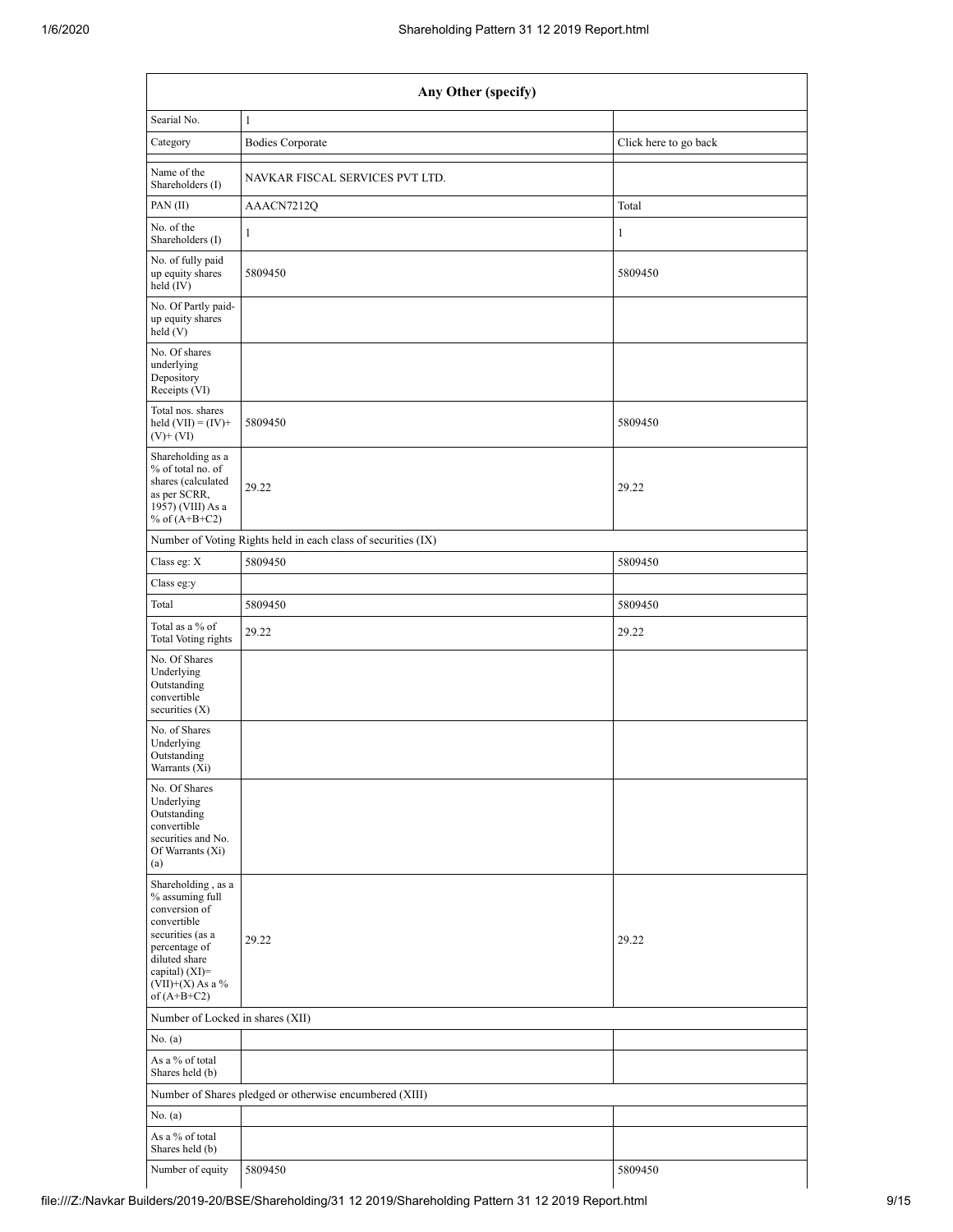## 1/6/2020 Shareholding Pattern 31 12 2019 Report.html

| shares held in<br>dematerialized<br>form $(XIV)$ |  |  |  |  |  |  |  |
|--------------------------------------------------|--|--|--|--|--|--|--|
| Reason for not providing PAN                     |  |  |  |  |  |  |  |
| Reason for not<br>providing PAN                  |  |  |  |  |  |  |  |
| Shareholder type                                 |  |  |  |  |  |  |  |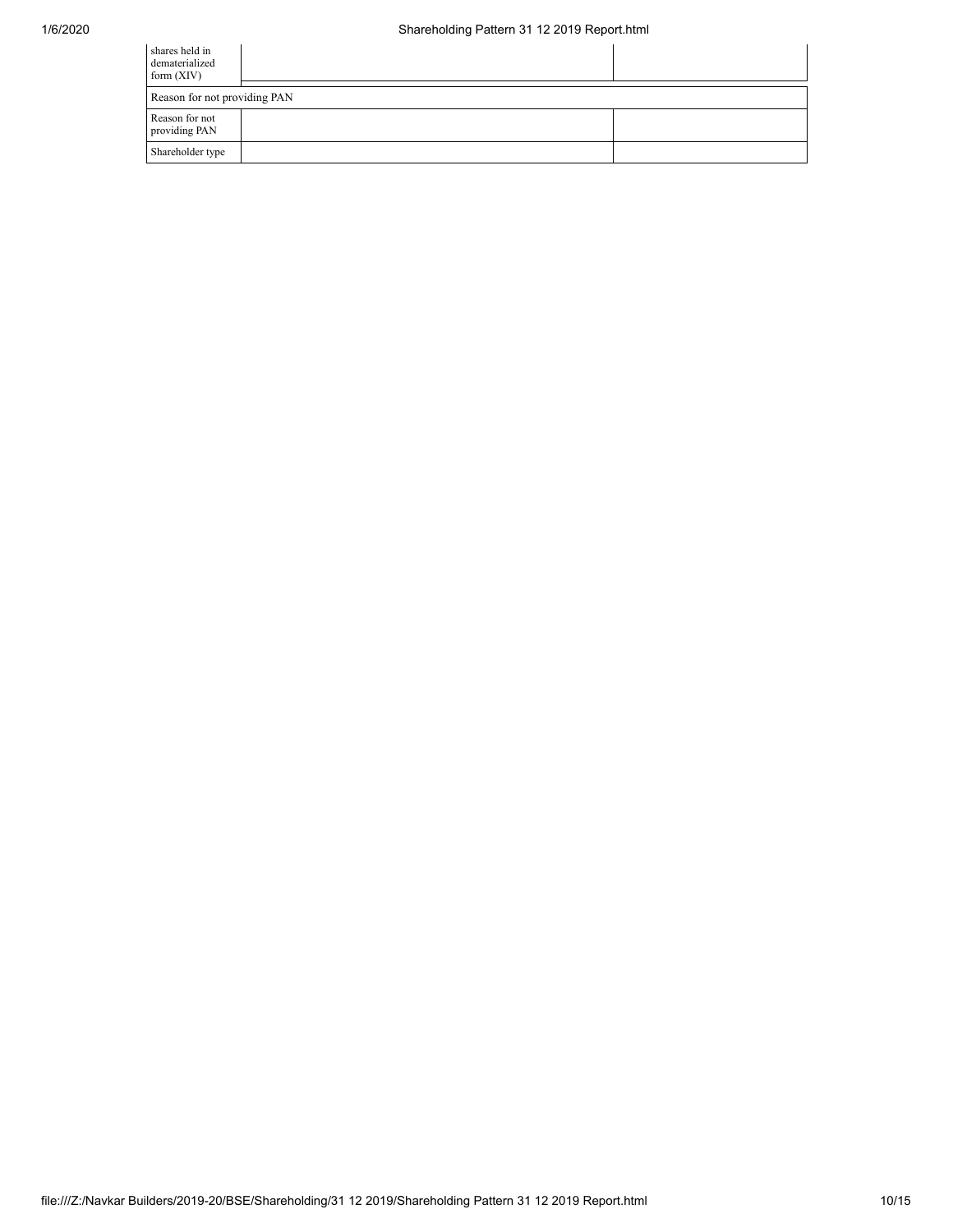$\mathsf{r}$ 

| Individuals - ii. Individual shareholders holding nominal share capital in excess of Rs. 2 lakhs.                                                                                      |                                             |                                   |                         |                                        |                                         |                                                  |                                                 |
|----------------------------------------------------------------------------------------------------------------------------------------------------------------------------------------|---------------------------------------------|-----------------------------------|-------------------------|----------------------------------------|-----------------------------------------|--------------------------------------------------|-------------------------------------------------|
| Searial No.                                                                                                                                                                            | $\mathbf{1}$                                | $\overline{2}$                    | $\overline{\mathbf{3}}$ | $\overline{4}$                         | 5                                       | 6                                                | 7                                               |
| Name of the<br>Shareholders (I)                                                                                                                                                        | YOGESH<br><b>BIHARILAL</b><br><b>PARIKH</b> | <b>KETAN J.</b><br><b>RUKHANA</b> | HARSHA K.<br>RUKHANA    | <b>VINI</b><br>HARSH<br><b>RUKHANA</b> | HARSH<br><b>KETAN</b><br><b>RUKHANA</b> | <b>SHIVANI</b><br><b>KETAN</b><br><b>RUKHANA</b> | <b>RENUBALA</b><br><b>ASHOKKUMAR</b><br>MIGLANI |
| PAN (II)                                                                                                                                                                               | AQPPP7044L                                  | AAAPR7140N                        | AAAPR8925M              | AJBPR8474R                             | AADPR5894C                              | AGZPR9429D                                       | ABOPM4380J                                      |
| No. of fully paid<br>up equity shares<br>held (IV)                                                                                                                                     | 925000                                      | 384000                            | 384000                  | 384000                                 | 384000                                  | 384000                                           | 325000                                          |
| No. Of Partly paid-<br>up equity shares<br>held (V)                                                                                                                                    |                                             |                                   |                         |                                        |                                         |                                                  |                                                 |
| No. Of shares<br>underlying<br>Depository<br>Receipts (VI)                                                                                                                             |                                             |                                   |                         |                                        |                                         |                                                  |                                                 |
| Total nos. shares<br>held $(VII) = (IV) +$<br>$(V)$ + $(VI)$                                                                                                                           | 925000                                      | 384000                            | 384000                  | 384000                                 | 384000                                  | 384000                                           | 325000                                          |
| Shareholding as a<br>% of total no. of<br>shares (calculated<br>as per SCRR,<br>1957) (VIII) As a<br>% of $(A+B+C2)$                                                                   | 4.65                                        | 1.93                              | 1.93                    | 1.93                                   | 1.93                                    | 1.93                                             | 1.63                                            |
| Number of Voting Rights held in each class of securities (IX)                                                                                                                          |                                             |                                   |                         |                                        |                                         |                                                  |                                                 |
| Class eg: X                                                                                                                                                                            | 925000                                      | 384000                            | 384000                  | 384000                                 | 384000                                  | 384000                                           | 325000                                          |
| Class eg:y                                                                                                                                                                             |                                             |                                   |                         |                                        |                                         |                                                  |                                                 |
| Total                                                                                                                                                                                  | 925000                                      | 384000                            | 384000                  | 384000                                 | 384000                                  | 384000                                           | 325000                                          |
| Total as a % of<br><b>Total Voting rights</b>                                                                                                                                          | 4.65                                        | 1.93                              | 1.93                    | 1.93                                   | 1.93                                    | 1.93                                             | 1.63                                            |
| No. Of Shares<br>Underlying<br>Outstanding<br>convertible<br>securities (X)                                                                                                            |                                             |                                   |                         |                                        |                                         |                                                  |                                                 |
| No. of Shares<br>Underlying<br>Outstanding<br>Warrants (Xi)                                                                                                                            |                                             |                                   |                         |                                        |                                         |                                                  |                                                 |
| No. Of Shares<br>Underlying<br>Outstanding<br>convertible<br>securities and No.<br>Of Warrants (Xi)<br>(a)                                                                             |                                             |                                   |                         |                                        |                                         |                                                  |                                                 |
| Shareholding, as a<br>% assuming full<br>conversion of<br>convertible<br>securities (as a<br>percentage of<br>diluted share<br>capital) $(XI)=$<br>$(VII)+(X)$ As a %<br>of $(A+B+C2)$ | 4.65                                        | 1.93                              | 1.93                    | 1.93                                   | 1.93                                    | 1.93                                             | 1.63                                            |
| Number of Locked in shares (XII)                                                                                                                                                       |                                             |                                   |                         |                                        |                                         |                                                  |                                                 |
| No. (a)                                                                                                                                                                                |                                             |                                   |                         |                                        |                                         |                                                  |                                                 |
| As a % of total<br>Shares held (b)                                                                                                                                                     |                                             |                                   |                         |                                        |                                         |                                                  |                                                 |
| Number of equity<br>shares held in<br>dematerialized<br>form (XIV)                                                                                                                     | 925000                                      | 384000                            | 384000                  | 384000                                 | 384000                                  | 384000                                           | 325000                                          |
| Reason for not providing PAN                                                                                                                                                           |                                             |                                   |                         |                                        |                                         |                                                  |                                                 |
| Reason for not<br>providing PAN                                                                                                                                                        |                                             |                                   |                         |                                        |                                         |                                                  |                                                 |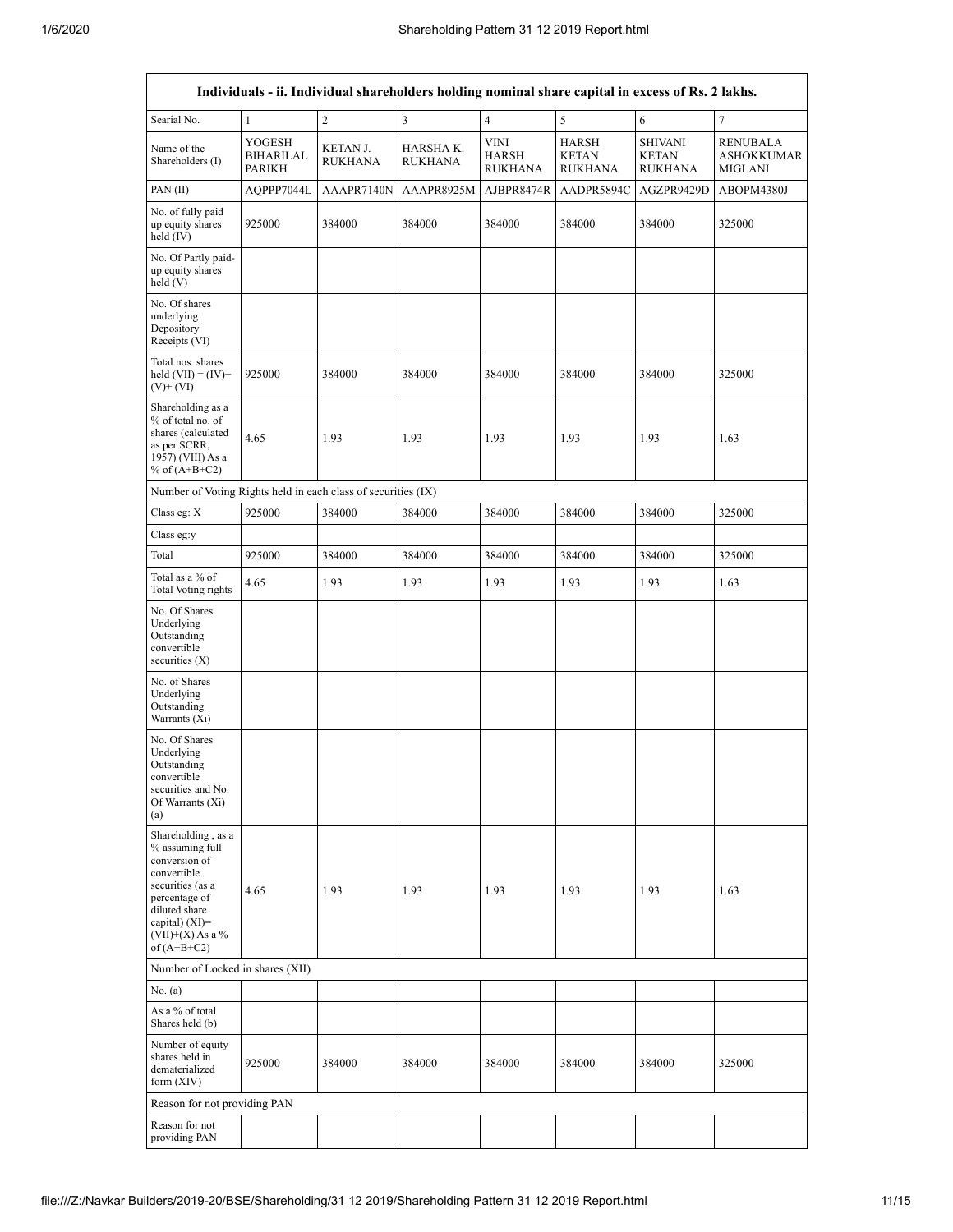| Individuals - ii. Individual shareholders holding nominal share capital in excess of Rs. 2 lakhs.                                                                                      |                                                               |                                 |                                  |                          |  |  |  |  |  |
|----------------------------------------------------------------------------------------------------------------------------------------------------------------------------------------|---------------------------------------------------------------|---------------------------------|----------------------------------|--------------------------|--|--|--|--|--|
| Searial No.                                                                                                                                                                            | 8                                                             | $\mathbf{Q}$                    | 10                               |                          |  |  |  |  |  |
| Name of the<br>Shareholders (I)                                                                                                                                                        | ASHOKKUMAR HAKAMCHAND<br><b>MIGLANI</b>                       | AYAN SHIRISHBHAI<br><b>SHAH</b> | SHRIPAL DALICHAND<br><b>SHAH</b> | Click here to go<br>back |  |  |  |  |  |
| PAN (II)                                                                                                                                                                               | ABSPM6773F                                                    | ADAPS6911P                      | AGGPS7983L                       | Total                    |  |  |  |  |  |
| No. of fully paid<br>up equity shares<br>held $(IV)$                                                                                                                                   | 325000                                                        | 250994                          | 200000                           | 3945994                  |  |  |  |  |  |
| No. Of Partly paid-<br>up equity shares<br>held(V)                                                                                                                                     |                                                               |                                 |                                  |                          |  |  |  |  |  |
| No. Of shares<br>underlying<br>Depository<br>Receipts (VI)                                                                                                                             |                                                               |                                 |                                  |                          |  |  |  |  |  |
| Total nos. shares<br>held $(VII) = (IV) +$<br>$(V)$ + $(VI)$                                                                                                                           | 325000                                                        | 250994                          | 200000                           | 3945994                  |  |  |  |  |  |
| Shareholding as a<br>% of total no. of<br>shares (calculated<br>as per SCRR,<br>1957) (VIII) As a<br>% of $(A+B+C2)$                                                                   | 1.63                                                          | 1.26                            | 1.01                             | 19.85                    |  |  |  |  |  |
|                                                                                                                                                                                        | Number of Voting Rights held in each class of securities (IX) |                                 |                                  |                          |  |  |  |  |  |
| Class eg: X                                                                                                                                                                            | 325000                                                        | 250994                          | 200000                           | 3945994                  |  |  |  |  |  |
| Class eg:y                                                                                                                                                                             |                                                               |                                 |                                  |                          |  |  |  |  |  |
| Total                                                                                                                                                                                  | 325000                                                        | 250994                          | 200000                           | 3945994                  |  |  |  |  |  |
| Total as a % of<br><b>Total Voting rights</b>                                                                                                                                          | 1.63                                                          | 1.26                            | 1.01                             | 19.85                    |  |  |  |  |  |
| No. Of Shares<br>Underlying<br>Outstanding<br>convertible<br>securities $(X)$                                                                                                          |                                                               |                                 |                                  |                          |  |  |  |  |  |
| No. of Shares<br>Underlying<br>Outstanding<br>Warrants (Xi)                                                                                                                            |                                                               |                                 |                                  |                          |  |  |  |  |  |
| No. Of Shares<br>Underlying<br>Outstanding<br>convertible<br>securities and No.<br>Of Warrants (Xi)<br>(a)                                                                             |                                                               |                                 |                                  |                          |  |  |  |  |  |
| Shareholding, as a<br>% assuming full<br>conversion of<br>convertible<br>securities (as a<br>percentage of<br>diluted share<br>capital) $(XI)=$<br>$(VII)+(X)$ As a %<br>of $(A+B+C2)$ | 1.63                                                          | 1.26                            | 1.01                             | 19.85                    |  |  |  |  |  |
| Number of Locked in shares (XII)                                                                                                                                                       |                                                               |                                 |                                  |                          |  |  |  |  |  |
| No. $(a)$                                                                                                                                                                              |                                                               |                                 |                                  |                          |  |  |  |  |  |
| As a % of total<br>Shares held (b)                                                                                                                                                     |                                                               |                                 |                                  |                          |  |  |  |  |  |
| Number of equity<br>shares held in<br>dematerialized<br>form $(XIV)$                                                                                                                   | 325000                                                        | 250994                          | 200000                           | 3945994                  |  |  |  |  |  |
| Reason for not providing PAN                                                                                                                                                           |                                                               |                                 |                                  |                          |  |  |  |  |  |
| Reason for not<br>providing PAN                                                                                                                                                        |                                                               |                                 |                                  |                          |  |  |  |  |  |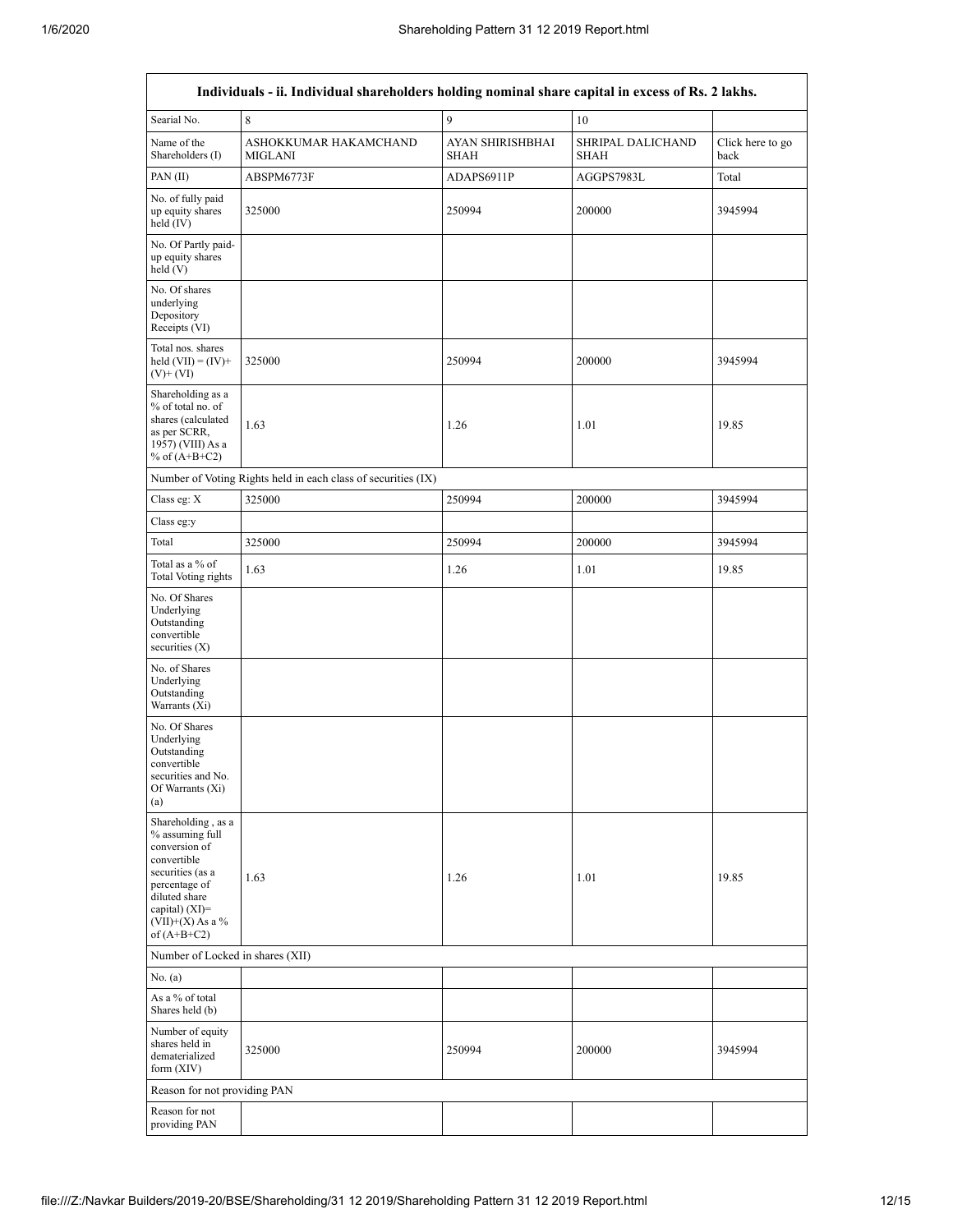| Any Other (specify)                                                                                                                                                                           |                                                               |                                           |                              |                |                            |                          |  |  |  |  |
|-----------------------------------------------------------------------------------------------------------------------------------------------------------------------------------------------|---------------------------------------------------------------|-------------------------------------------|------------------------------|----------------|----------------------------|--------------------------|--|--|--|--|
| Searial No.                                                                                                                                                                                   | 1                                                             | $\overline{c}$                            | 3                            | $\overline{4}$ | 5                          |                          |  |  |  |  |
| Category                                                                                                                                                                                      | <b>Bodies Corporate</b>                                       | <b>Bodies Corporate</b>                   | Non-Resident<br>Indian (NRI) | <b>HUF</b>     | <b>Bodies</b><br>Corporate |                          |  |  |  |  |
| Category / More<br>than 1 percentage                                                                                                                                                          | More than 1 percentage of<br>shareholding                     | More than 1 percentage of<br>shareholding | Category                     | Category       | Category                   |                          |  |  |  |  |
| Name of the<br>Shareholders (I)                                                                                                                                                               | <b>EFFICENT TIE-UP</b><br>PRIVATE LIMITED                     | SHITALNATH CONSULTANT<br>PRIVATE LIMITED  |                              |                |                            | Click here<br>to go back |  |  |  |  |
| PAN(II)                                                                                                                                                                                       | AACCE8022D                                                    | AAUCS2248D                                |                              |                |                            | Total                    |  |  |  |  |
| No. of the<br>Shareholders (I)                                                                                                                                                                | 1                                                             | 1                                         | 6                            | 29             | 32                         | 67                       |  |  |  |  |
| No. of fully paid<br>up equity shares<br>held (IV)                                                                                                                                            | 3925000                                                       | 438300                                    | 852869                       | 77077          | 4497576                    | 5427522                  |  |  |  |  |
| No. Of Partly paid-<br>up equity shares<br>held(V)                                                                                                                                            |                                                               |                                           |                              |                |                            |                          |  |  |  |  |
| No. Of shares<br>underlying<br>Depository<br>Receipts (VI)                                                                                                                                    |                                                               |                                           |                              |                |                            |                          |  |  |  |  |
| Total nos. shares<br>held $(VII) = (IV) +$<br>$(V)$ + $(VI)$                                                                                                                                  | 3925000                                                       | 438300                                    | 852869                       | 77077          | 4497576                    | 5427522                  |  |  |  |  |
| Shareholding as a<br>% of total no. of<br>shares (calculated<br>19.74<br>as per SCRR,<br>1957) (VIII) As a<br>% of $(A+B+C2)$                                                                 |                                                               | 2.2                                       | 4.29                         |                |                            | 27.3                     |  |  |  |  |
|                                                                                                                                                                                               | Number of Voting Rights held in each class of securities (IX) |                                           |                              |                |                            |                          |  |  |  |  |
| Class eg: X                                                                                                                                                                                   | 3925000                                                       | 438300                                    | 852869                       | 77077          | 4497576                    | 5427522                  |  |  |  |  |
| Class eg:y                                                                                                                                                                                    |                                                               |                                           |                              |                |                            |                          |  |  |  |  |
| Total<br>3925000                                                                                                                                                                              |                                                               | 438300                                    | 852869<br>77077              |                | 4497576                    | 5427522                  |  |  |  |  |
| Total as a % of<br>19.74<br><b>Total Voting rights</b>                                                                                                                                        |                                                               | 2.2                                       | 4.29                         | 0.39           | 22.62                      | 27.3                     |  |  |  |  |
| No. Of Shares<br>Underlying<br>Outstanding<br>convertible<br>securities $(X)$                                                                                                                 |                                                               |                                           |                              |                |                            |                          |  |  |  |  |
| No. of Shares<br>Underlying<br>Outstanding<br>Warrants (Xi)                                                                                                                                   |                                                               |                                           |                              |                |                            |                          |  |  |  |  |
| No. Of Shares<br>Underlying<br>Outstanding<br>convertible<br>securities and No.<br>Of Warrants (Xi)<br>(a)                                                                                    |                                                               |                                           |                              |                |                            |                          |  |  |  |  |
| Shareholding, as a<br>% assuming full<br>conversion of<br>convertible<br>securities (as a<br>19.74<br>percentage of<br>diluted share<br>capital) (XI)=<br>$(VII)+(X)$ As a %<br>of $(A+B+C2)$ |                                                               | 2.2                                       | 4.29                         | 0.39           | 22.62                      | 27.3                     |  |  |  |  |
| Number of Locked in shares (XII)                                                                                                                                                              |                                                               |                                           |                              |                |                            |                          |  |  |  |  |
| No. $(a)$                                                                                                                                                                                     |                                                               |                                           |                              |                |                            |                          |  |  |  |  |
| As a % of total<br>Shares held (b)                                                                                                                                                            |                                                               |                                           |                              |                |                            |                          |  |  |  |  |
| Number of equity<br>shares held in<br>3925000<br>dematerialized<br>form $(XIV)$                                                                                                               |                                                               | 438300                                    | 77077<br>852869              |                | 4496576                    | 5426522                  |  |  |  |  |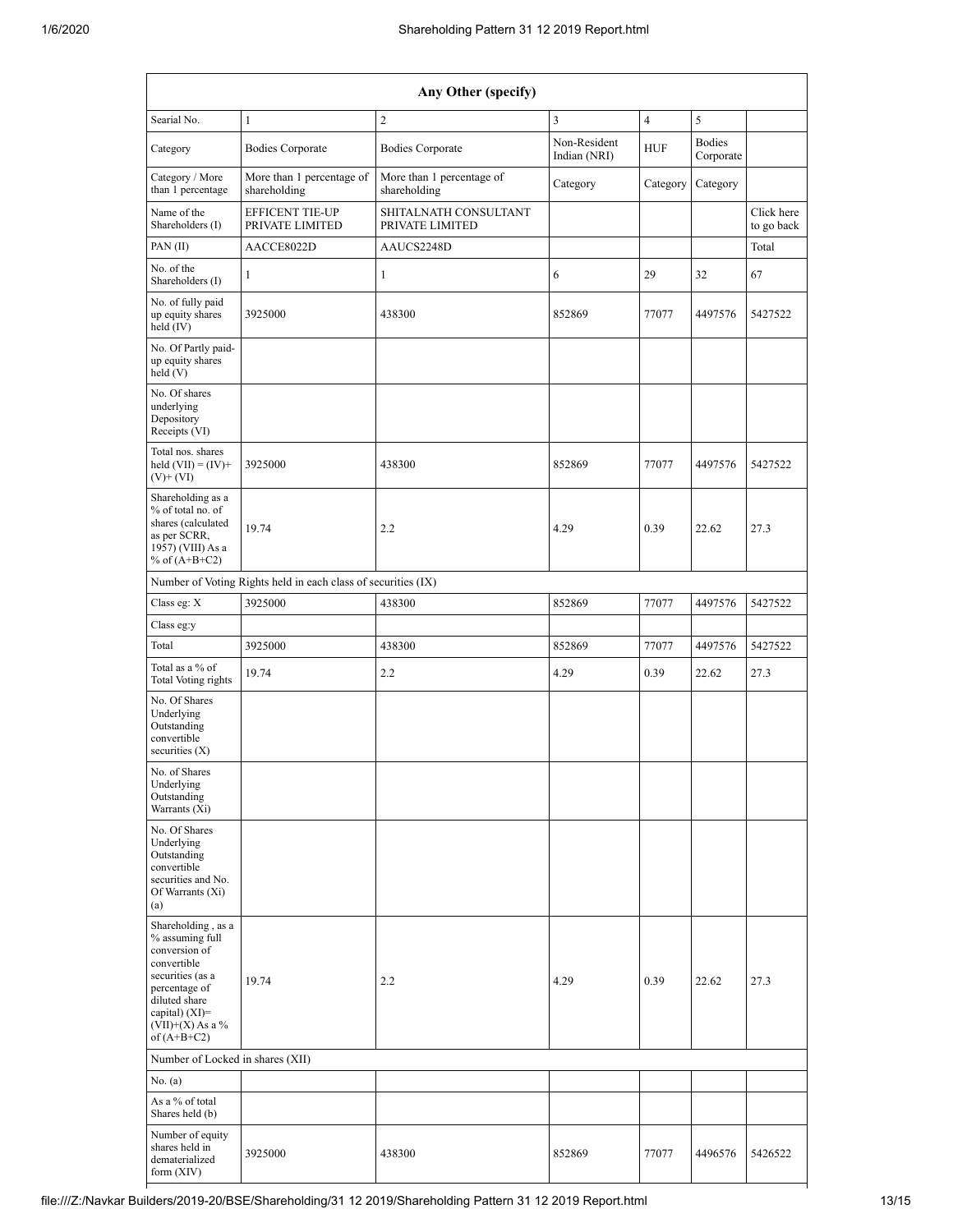Reason for not providing PAN

| Reason for not providing PAN    |  |  |  |  |  |  |  |  |  |
|---------------------------------|--|--|--|--|--|--|--|--|--|
| Reason for not<br>providing PAN |  |  |  |  |  |  |  |  |  |